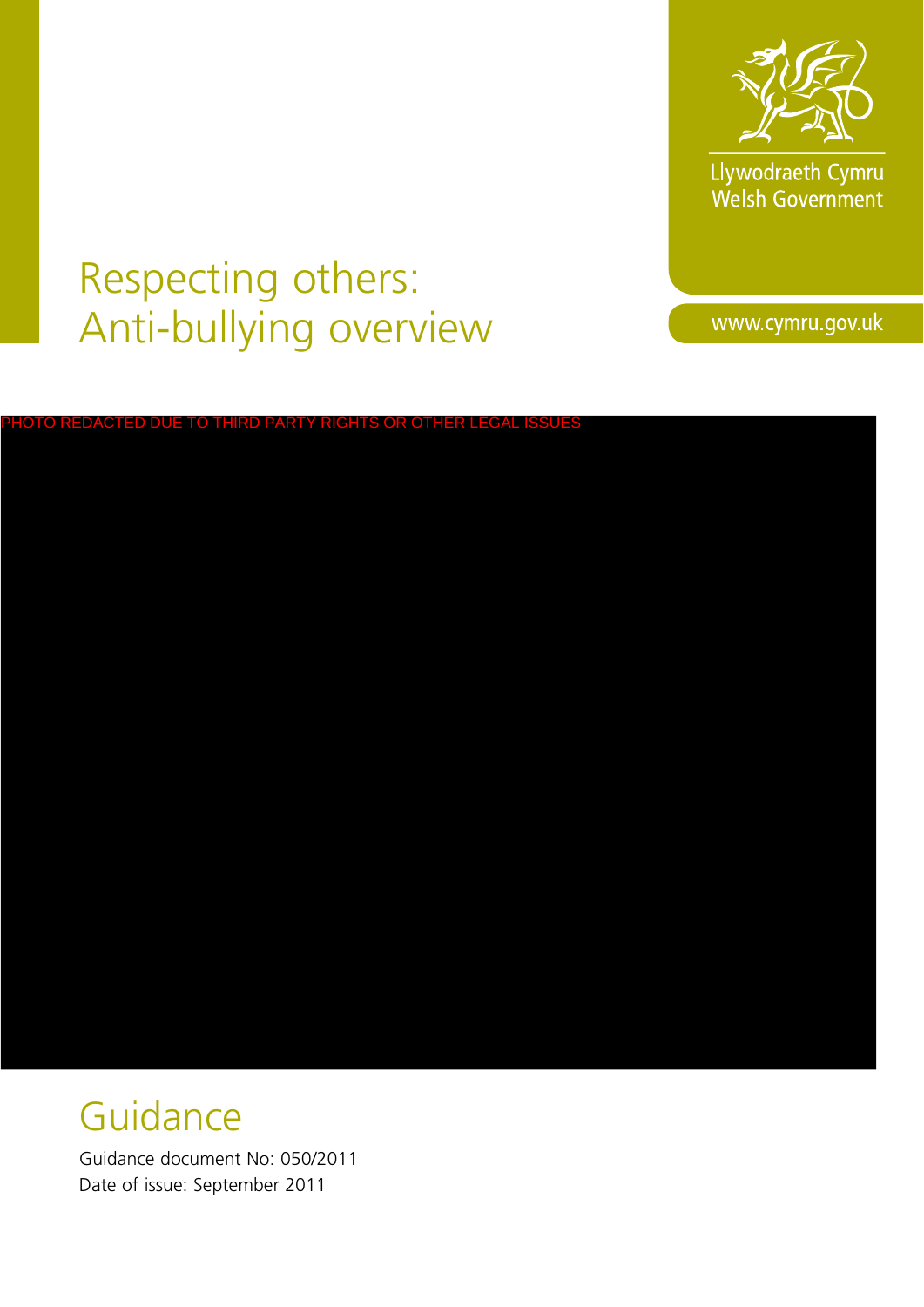# Respecting others: Anti-bullying overview

| <b>Audience</b>               | Schools, local authorities, parents/carers, families, learners and<br>school governors; social workers, health professionals and voluntary<br>organisations involved with schoolchildren.                                                                                                                                                                                                                                                                                                                                |
|-------------------------------|--------------------------------------------------------------------------------------------------------------------------------------------------------------------------------------------------------------------------------------------------------------------------------------------------------------------------------------------------------------------------------------------------------------------------------------------------------------------------------------------------------------------------|
| <b>Overview</b>               | This guidance provides information for all involved in tackling<br>bullying in schools. Local authorities and schools should find it useful<br>in developing anti-bullying policies and strategies, and responding<br>to incidents of bullying. This document forms part of a series of<br>guidance materials covering bullying around race, religion and<br>culture; bullying around special educational needs and disabilities;<br>homophobic bullying; sexist, sexual and transphobic bullying; and<br>cyberbullying. |
| <b>Action</b><br>required     | For use in developing anti-bullying policies and strategies.                                                                                                                                                                                                                                                                                                                                                                                                                                                             |
| <b>Further</b><br>information | Enquiries about this guidance should be directed to:<br>Pupil Engagement Team<br>Welsh Government<br>Cathays Park<br>Cardiff<br><b>CF10 3NQ</b><br>Tel: 029 2080 1445<br>Fax: 029 2080 1051<br>e-mail: PETshare@wales.gsi.gov.uk                                                                                                                                                                                                                                                                                         |
| <b>Additional</b><br>copies   | This document is only available on the Welsh Government website at<br>www.wales.gov.uk/educationandskills                                                                                                                                                                                                                                                                                                                                                                                                                |
| <b>Related</b><br>documents   | Respecting Others: Anti-Bullying Guidance National Assembly for<br>Wales Circular 23/2003 (2003)<br>National Behaviour and Attendance Review (NBAR) Report (2008)<br>Inclusion and Pupil Support National Assembly for Wales Circular<br>47/2006 (2006)<br>School-based Counselling Services in Wales (2008)<br>School Effectiveness Framework (2008)                                                                                                                                                                    |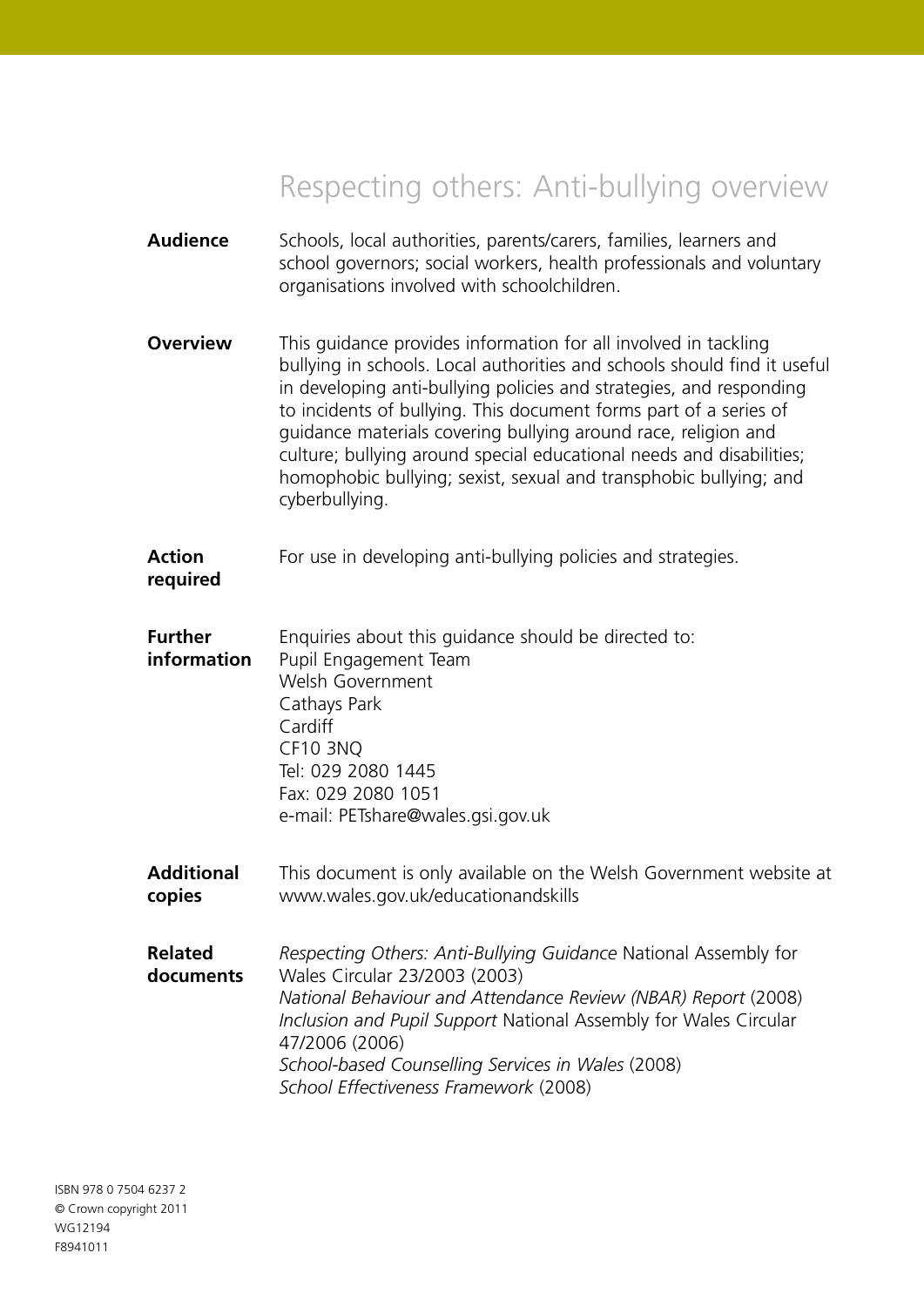# **Contents**

| <b>Introduction and context</b>                                                            | 2              |
|--------------------------------------------------------------------------------------------|----------------|
| The nature of bullying                                                                     | 2              |
| Core anti-bullying guidance                                                                | 2              |
| The Welsh context                                                                          | $\overline{4}$ |
| The importance of a whole-school approach to anti-bullying                                 | 6              |
| School-based counselling service                                                           | 6              |
| Personal and social education (PSE) and social and emotional<br>aspects of learning (SEAL) | 7              |
|                                                                                            |                |
| Specific types of bullying                                                                 | 9              |
| Bullying around race, religion and culture                                                 | 10             |
| Bullying around special educational needs and disabilities                                 | 10             |
| Homophobic bullying                                                                        | 10             |
| Sexist, sexual and transphobic bullying                                                    | 10             |
| Cyberbullying                                                                              | 11             |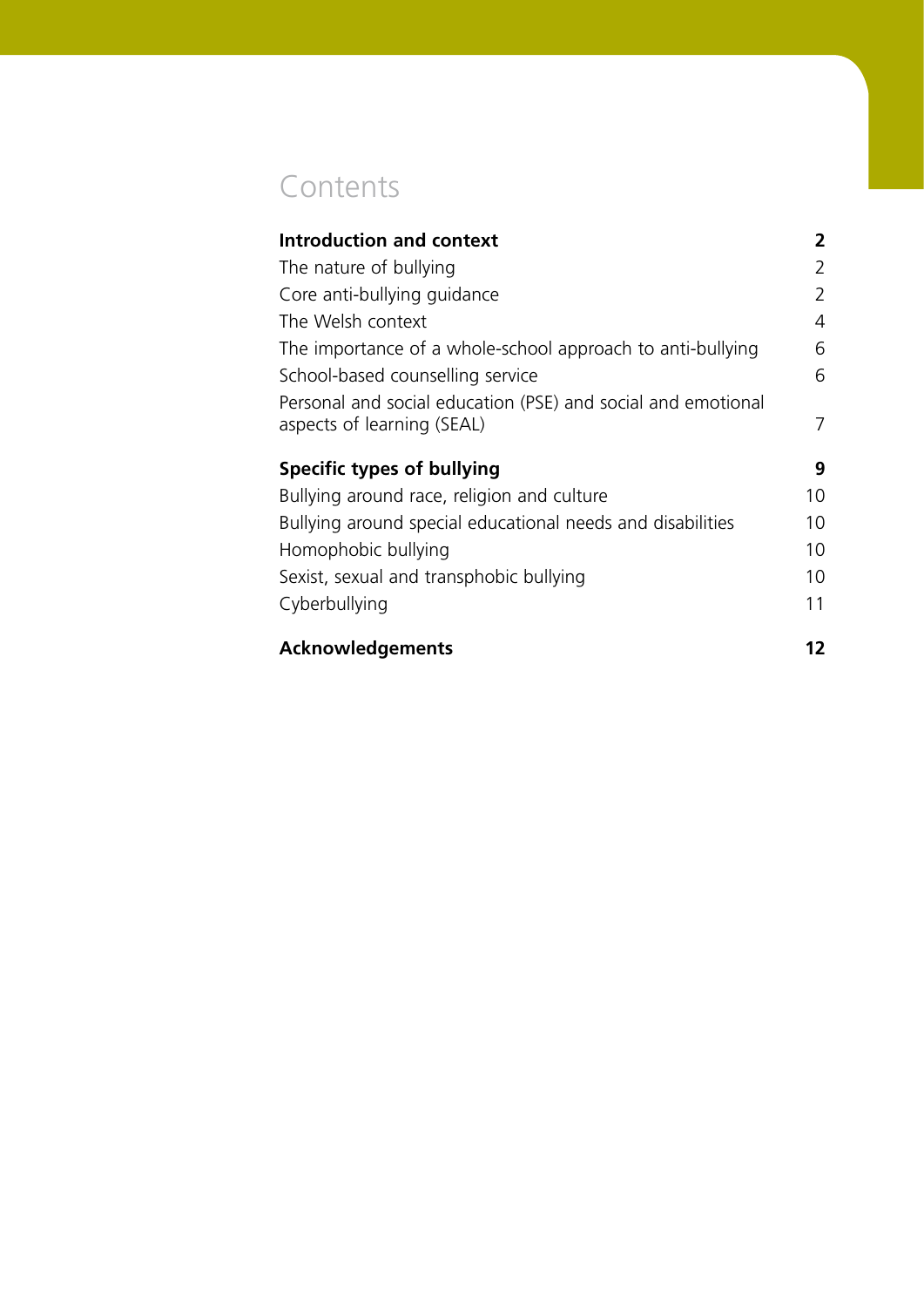## Introduction and context

Every learner in every school has the right to learn, free from the fear of bullying, whatever form that bullying may take. Everyone involved in a learner's education needs to work together to ensure that this is the case. Schools need to take an active approach to tackle all forms of bullying, and should be taking action to prevent bullying behaviour as well as responding to incidents when they occur.

### **The nature of bullying**

There are many definitions of bullying, but most consider it to be:

- deliberately hurtful (including aggression)
- repeated often over a period of time, while recognising that even a one-off incident can leave a learner traumatised and nervous of future recurrence
- difficult for victims to defend themselves against.

Individual learners' perspectives on what constitutes bullying is also a key element to take into account.

Bullying can take many forms, but the three main types are:

- physical hitting, kicking, taking belongings, sexual harassment or aggression
- verbal name-calling, insulting, making offensive remarks
- indirect spreading nasty stories about someone, exclusion from social groups, being made the subject of malicious rumours, sending malicious e-mails or text messages on mobile phones.

### **Core anti-bullying guidance**

This guidance is aimed at maintained primary, secondary and special schools, and pupil referral units, though much of the good practice advice is relevant to all types of school. It provides school governors, headteachers, teachers and other staff with information on how to prevent and respond to bullying.

This guidance builds on the core anti-bullying guidance *Respecting Others: Anti-Bullying Guidance* (National Assembly for Wales Circular No: 23/2003).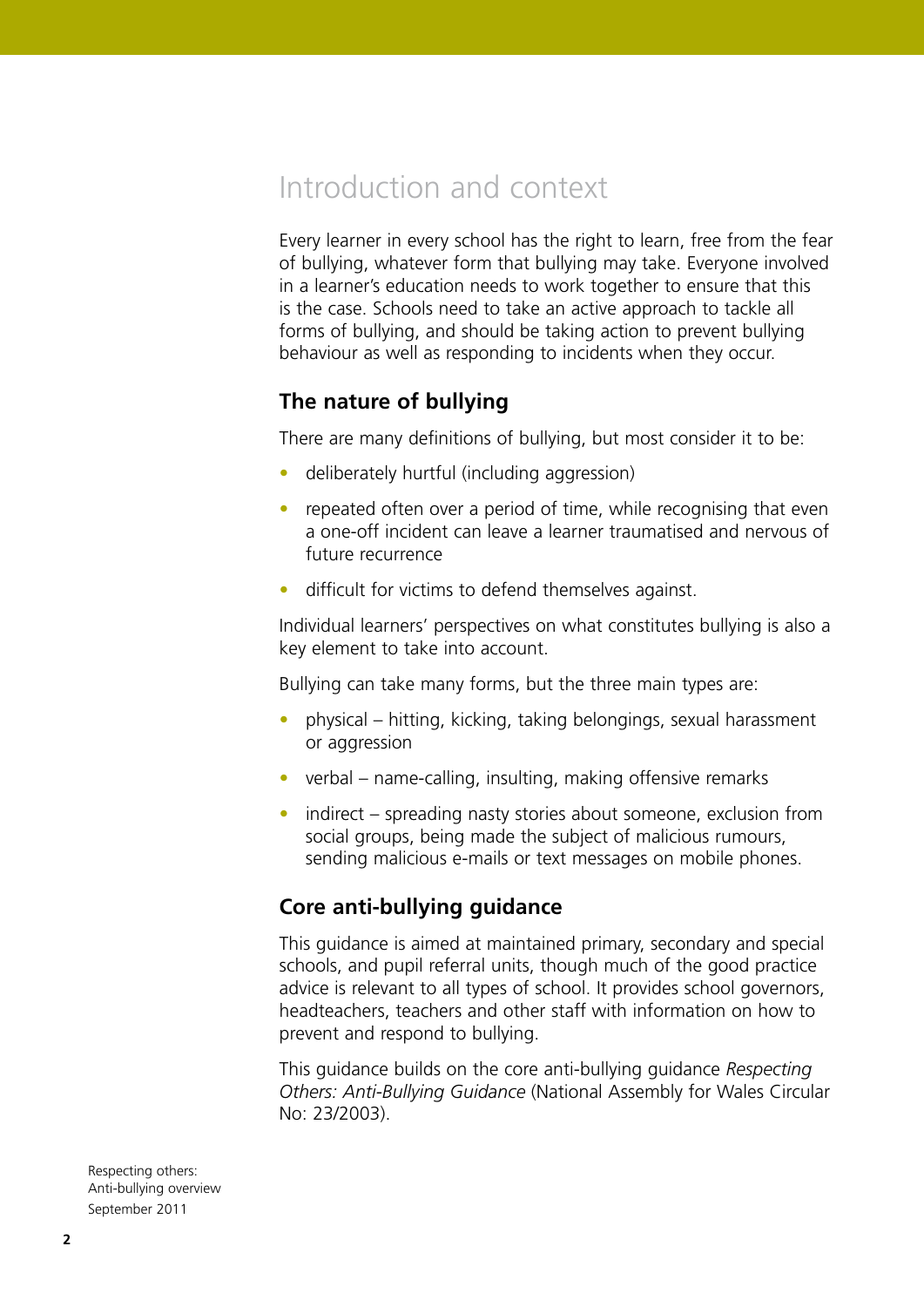*Respecting Others: Anti-Bullying Guidance* provides information on tackling bullying in schools and the steps that schools should take to support learners who report bullying outside of school. It offers direct practical solutions to both prevention and dealing with incidents of bullying, and gives the legal background and an explanation of the roles of all involved in preventing and dealing with bullying.

The main areas covered by *Respecting Others: Anti-Bullying Guidance* are:

- the need for school-based policies and the methods for developing these
- the legal responsibilities of schools
- the types of bullying, why it happens, the risks to learners and learners' attitudes
- gathering and using information on the incidence of bullying
- strategies for combating bullying, which can include use of the curriculum, the development of specific strategies, working with victims and deciding when it is appropriate to take tougher measures
- ways of working with parents/carers to gain their support to a whole-school approach, and to deal appropriately with cases of bullying whether they are parents/carers of the bully or the victim
- dealing with bullying and its prevention outside the classroom, which involves considering the supervision and environment of playgrounds and school grounds
- tackling the difficulties of the key transitions that children face
- case studies as examples of where progress has been made in tackling difficult bullying problems
- a list of potentially useful sources to help inform anti-bullying strategies
- advice for learners, parents/carers and families on how to deal with bullying incidents and information and contact details.

*Respecting Others: Anti-Bullying Guidance* can be accessed from www.wales.gov.uk/respectingothers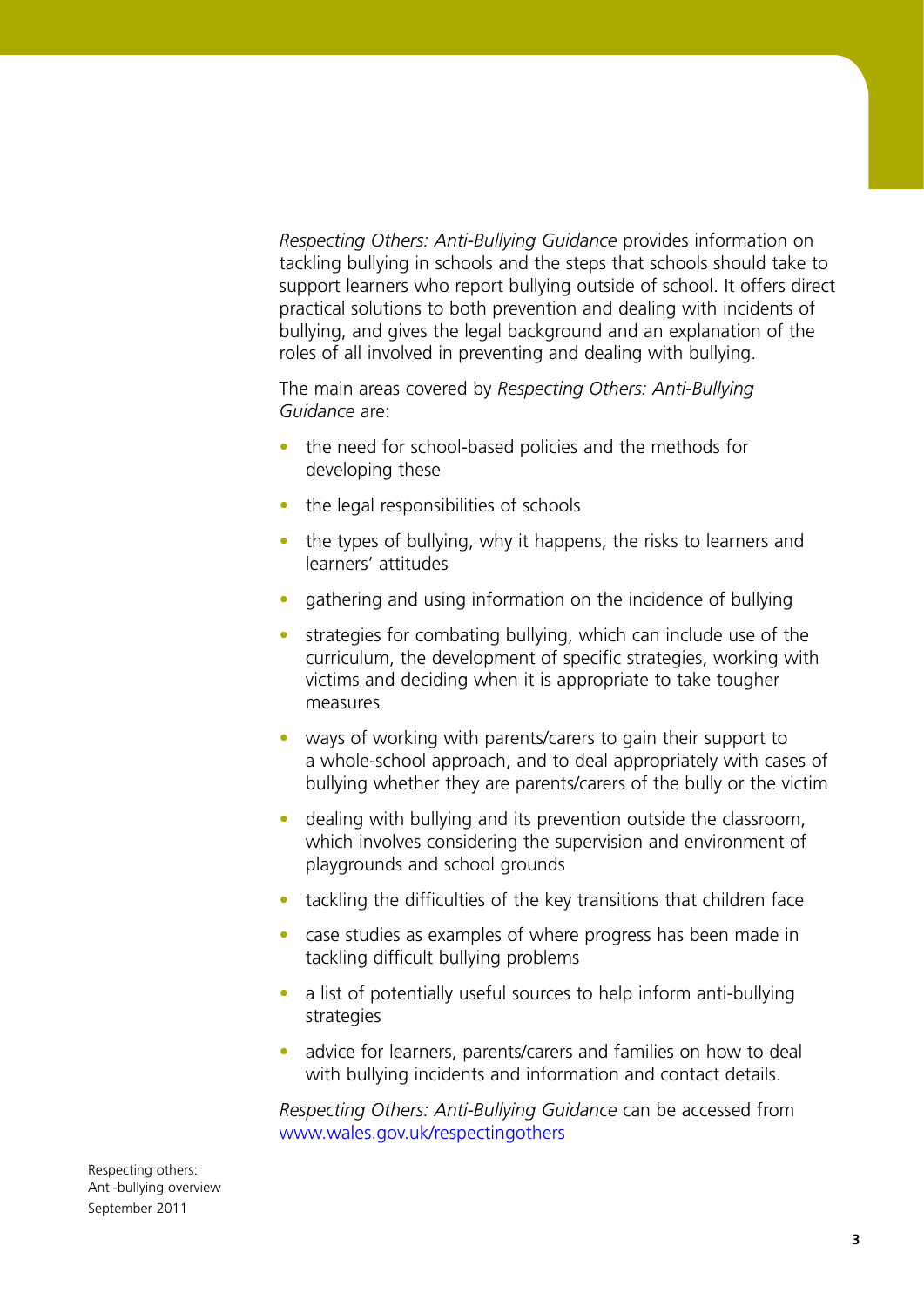### **The Welsh context**

The Welsh Assembly Government documents *The Learning Country*  (2001) and *The Learning Country: Vision into Action* (2006) set the context for developments in education and training across Wales. *The Learning Country: Vision into Action* includes a section focused on schools and learning, where the vision is to 'ensure that the benefits of improvements are enjoyed by all, in a fully comprehensive system of learning that serves all our local communities well'.

The Welsh Government vision, as articulated in *Children and Young People: Rights to Action* (2005), is based on the United Nations Convention on the Rights of the Child (UNCRC). It has seven core aims which seek to ensure that all children and young people:

- have a flying start in life (Articles 3, 29 and 36)
- have a comprehensive range of education and learning opportunities (Articles 23, 28, 29 and 32)
- enjoy the best possible health, and are free from abuse, victimisation and exploitation (Articles 6, 18–20, 24, 26–29, 32–35, 37 and 40)
- have access to play, leisure, sporting and cultural activities (Articles 15, 20, 29 and 31)
- are listened to, treated with respect, and have their race and cultural identity recognised (Articles 2, 7, 8, 12–17 and 20)
- have a safe home and a community which supports physical and emotional well-being (Articles 19, 20, 25, 27, 32–35)
- are not disadvantaged by poverty (Articles 6, 26, 27 and 28).

The 54 Articles that make up the Convention can be accessed at [www.wales.gov.uk/topics/childrenyoungpeople/publications/](www.wales.gov.uk/topics/childrenyoungpeople/publications/uncrcarticles/?lang=en) uncrcarticles/?lang=en

Children who are bullied are less likely to achieve these seven core aims. Therefore, if the Welsh Government's vision is to be realised, schools need to be supported to understand, prevent and respond effectively to all types of bullying.

The UNCRC Action Plan *Getting it Right 2009* (Welsh Assembly Government, 2009) sets out key priorities and actions to be undertaken by the Welsh Government in response to the *Concluding*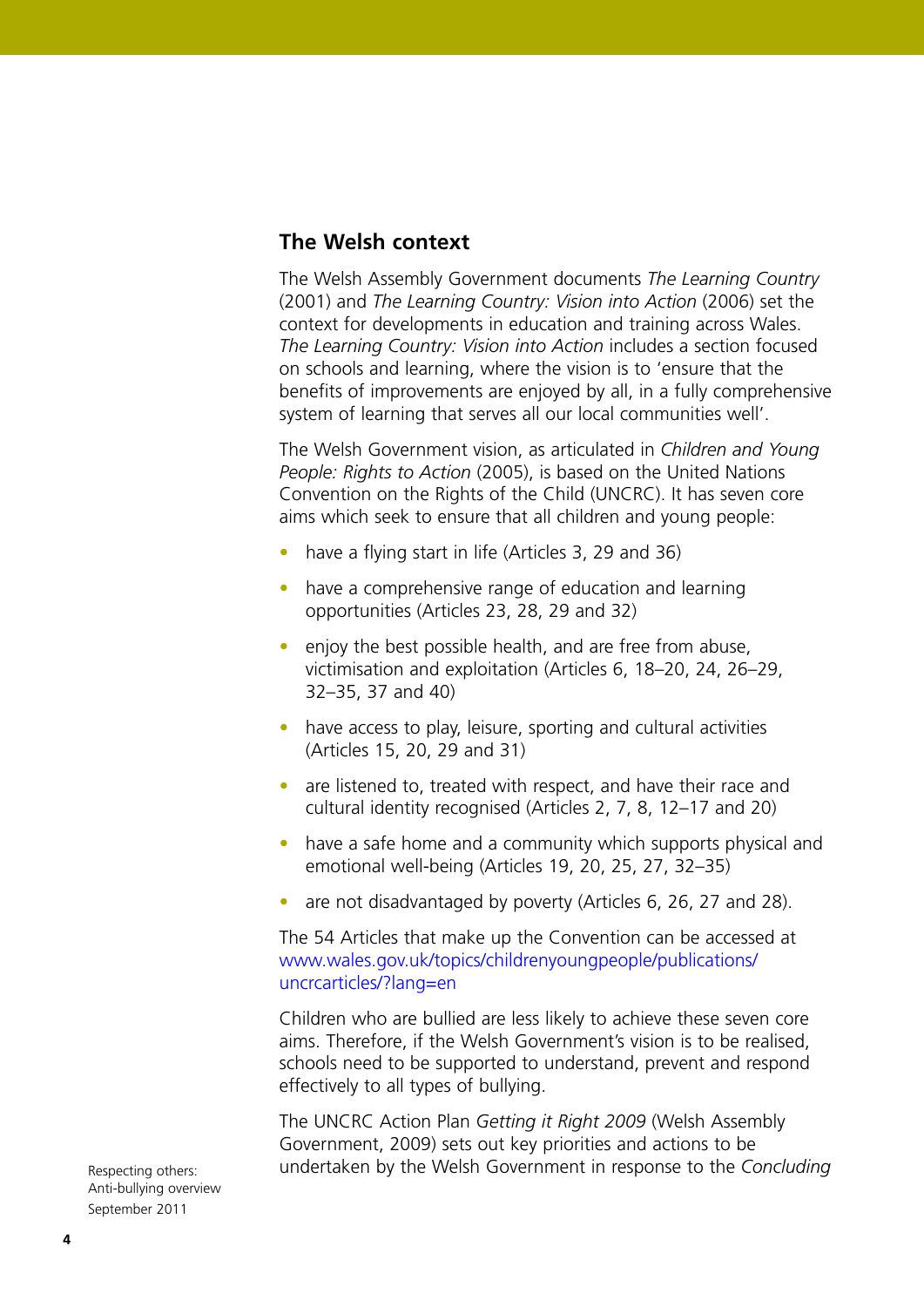*Observations for the UK from the UN Committee on the Rights of the Child 2008*.

These documents are available on the Welsh Government's website at

[www.wales.gov.uk/topics/childrenyoungpeople/rights/uncrc/](www.wales.gov.uk/topics/childrenyoungpeople/rights/uncrc/reporting/20072010/actionplan/?skip=1&lang=en) reporting/20072010/actionplan/?skip=1&lang=en [www.wales.gov.uk/topics/childrenyoungpeople/publications/](www.wales.gov.uk/topics/childrenyoungpeople/publications/uncrcconcludingobservations2008/?skip=1&lang=en)  uncrcconcludingobservations2008/?skip=1&lang=en

Work on preventing and responding to bullying will need to be seen within the wider context of work on behaviour and attendance in schools. In March 2006, the Welsh Assembly Government made a commitment to undertake a National Behaviour and Attendance Review (NBAR) and a report was published in 2008. This was followed by the *Behaving and Attending: Action Plan Responding to the National Behaviour and Attendance Review (2009)*, which sets out the response to the recommendations in the NBAR report. The actions laid out intend to strengthen the ongoing work of the Welsh Government, local authorities and schools in improving and promoting positive behaviour and attendance. This, in turn, is intended to enhance the nurturing and support of children and young people to guide them during their education and to help them to reach their potential.

The full NBAR report can be accessed at [www.wales.gov.uk/topics/educationandskills/publications/reports/](www.wales.gov.uk/topics/educationandskills/publications/reports/nbarreview/?lang=en) nbarreview/?lang=en

The Action Plan can be accessed at [www.wales.gov.uk/topics/educationandskills/publications/guidance/](www.wales.gov.uk/topics/educationandskills/publications/guidance/nbarsummaryactionplan/?lang=en) nbarsummaryactionplan/?lang=en

Published in 2008, *The School Effectiveness Framework: Building effective learning communities togethe*r has been designed to improve children and young people's learning and well-being, through tri-level reform – that is, government, local authorities and schools working collaboratively to bring about change. It aims to ensure that all activities and programmes are aligned in a coherent manner with the central aim of securing improved learning and well-being for children and young people.

The full document can be accessed at [www.wales.gov.uk/topics/educationandskills/publications/guidance/](www.wales.gov.uk/topics/educationandskills/publications/guidance/schooleffectivenessframework/?lang=en) schooleffectivenessframework/?lang=en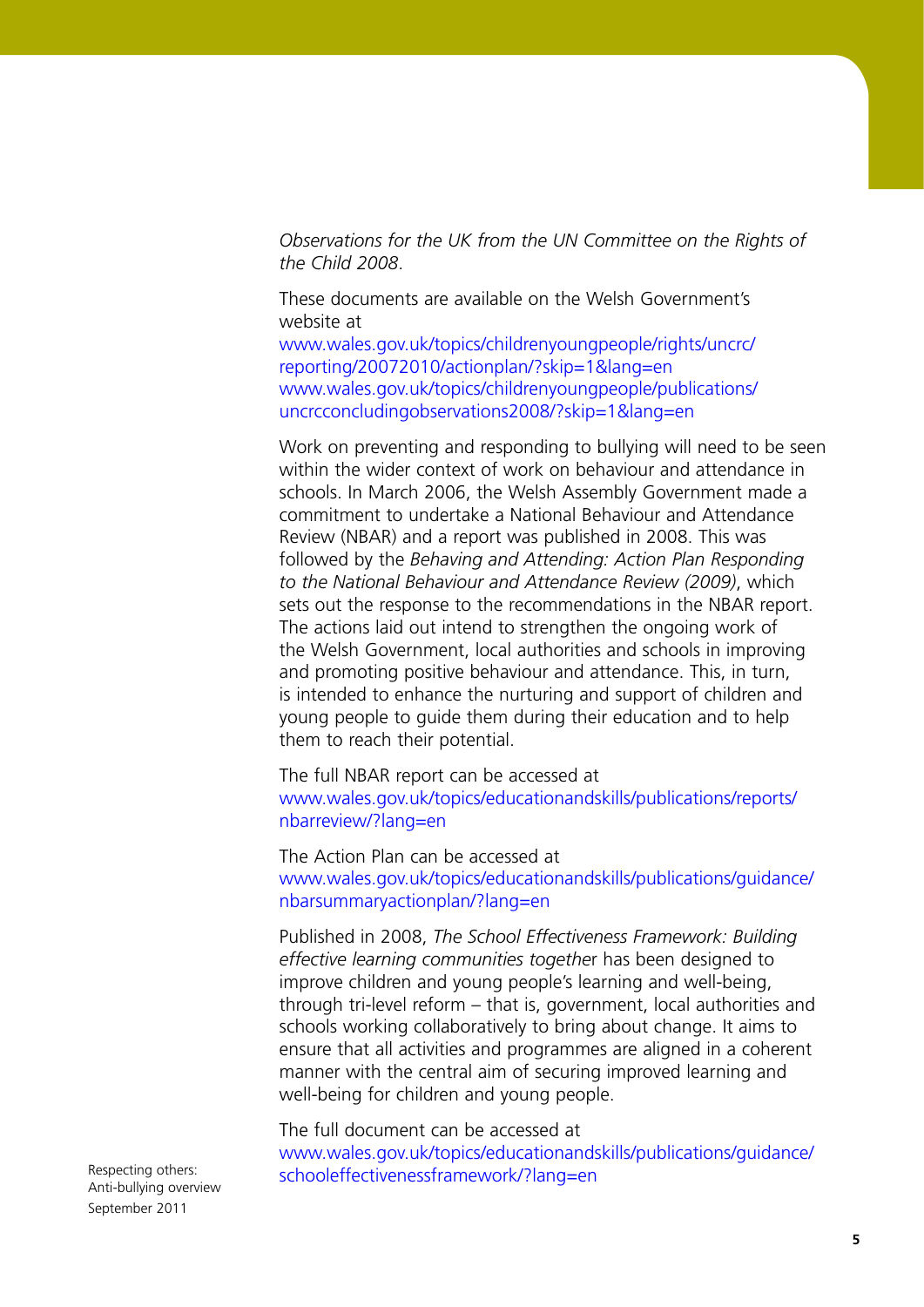### **The importance of a whole-school approach to anti-bullying**

It is essential to develop a strong inclusive ethos where bullying and prejudice is not tolerated. Human rights are guarantees that protect individuals and groups from actions that affect their freedom and human dignity. This rights-based and inclusive ethos is the foundation upon which all bullying can be effectively addressed.

In addition, headteachers must determine measures on behaviour and discipline that form the school's behaviour policy, acting in accordance with the governing body's statement of principles. Anti-bullying policies should be developed as part of the school's wider behaviour policy and should include specific references to all forms of bullying.

Prevention and response go hand in hand. In effective schools these approaches are, in fact, interdependent. This is a particularly important dynamic when considering bullying that is prejudice-related. Where bullying behaviours may be predicated on values or beliefs that require challenge, it is critical that the school takes action to deal with both the behaviour and the underlying attitudes that drive it.

The challenge for all schools is, first and foremost, in creating a safe learning environment which actively protects learners from harm and prevents bullying behaviour from taking place. Responding promptly and effectively to incidents if they do arise gives confidence and assurance to all members of the school community.

*Respecting others* sets out general advice on developing a whole-school policy on bullying.

### **School-based counselling service**

Effective counselling forms a key part of whole-school approaches to preventing and responding to bullying. The Welsh Government is taking forward a national strategy for school-based counselling, the aim of which is to develop a school-based counselling service that is independent, safe, accessible and of a high standard. All secondary schools have access to a qualified, trained counsellor.

The full national strategy document can be accessed at www.wales.gov.uk/dcells/publications/publications/ [guidanceandinformation/counsellingstrategy/counsellingstrategy-e.pdf?](www.wales.gov.uk/dcells/publications/publications/guidanceandinformation/counsellingstrategy/counsellingstrategy-e.pdf?lang=en) lang=en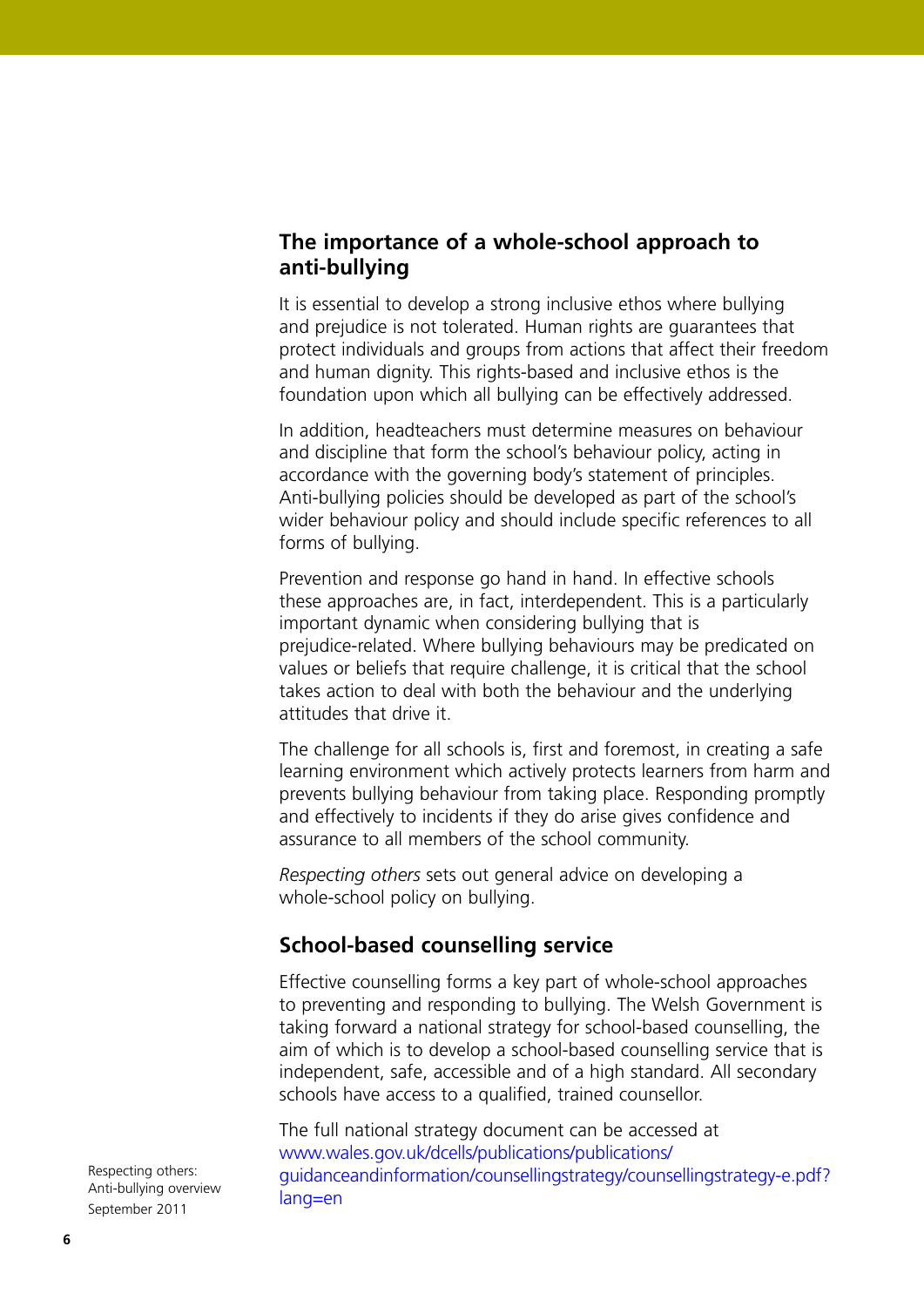The *School-based Counselling Operating Toolkit* is a joint publication between the Welsh Assembly Government and the British Association for Counselling and Psychotherapy. Its primary purpose is to provide a resource to build upon the national strategy and includes standards, guidance and exemplar materials for counsellors and counselling services in Wales to enable counselling providers and schools to deliver services that are safe, accessible and of a high standard.

The toolkit can be accessed at [www.wales.gov.uk/topics/educationandskills/schoolshome/wellbeing/](www.wales.gov.uk/topics/educationandskills/schoolshome/wellbeing/schoolcounselling/counsellingtoolkit/?lang=en) schoolcounselling/counsellingtoolkit/?lang=en

### **Personal and social education (PSE) and social and emotional aspects of learning (SEAL)**

PSE offers a range of opportunities to explore issues related to all types of bullying.

- The *Foundation Phase Framework for Children's Learning for 3 to 7-year-olds in Wales* (Welsh Assembly Government, 2008) has personal and social development, well-being and cultural diversity as core elements. Children have opportunities to learn about themselves and their relationships with other children and adults within and beyond their family.
- The revised *Personal and social education framework for 7 to 19-year-olds in Wales* (Welsh Assembly Government, 2008) aims to equip children and young people to be more informed and confident to interact effectively with others, and enables them to develop the intrapersonal skills needed to be emotionally literate.

For more on PSE visit [www.wales.gov.uk/topics/educationandskills/schoolshome/](www.wales.gov.uk/topics/educationandskills/schoolshome/curriculuminwales/pseseal/?lang=en) curriculuminwales/pseseal/?lang=en www.wales.gov.uk/psesub/home/?lang=en

> **"Our school is very caring now, it's just a better environment; it is a happy school and a nice sharing school."**

Respecting others: Anti-bullying overview September 2011

Learner in a school that introduced the SEAL programme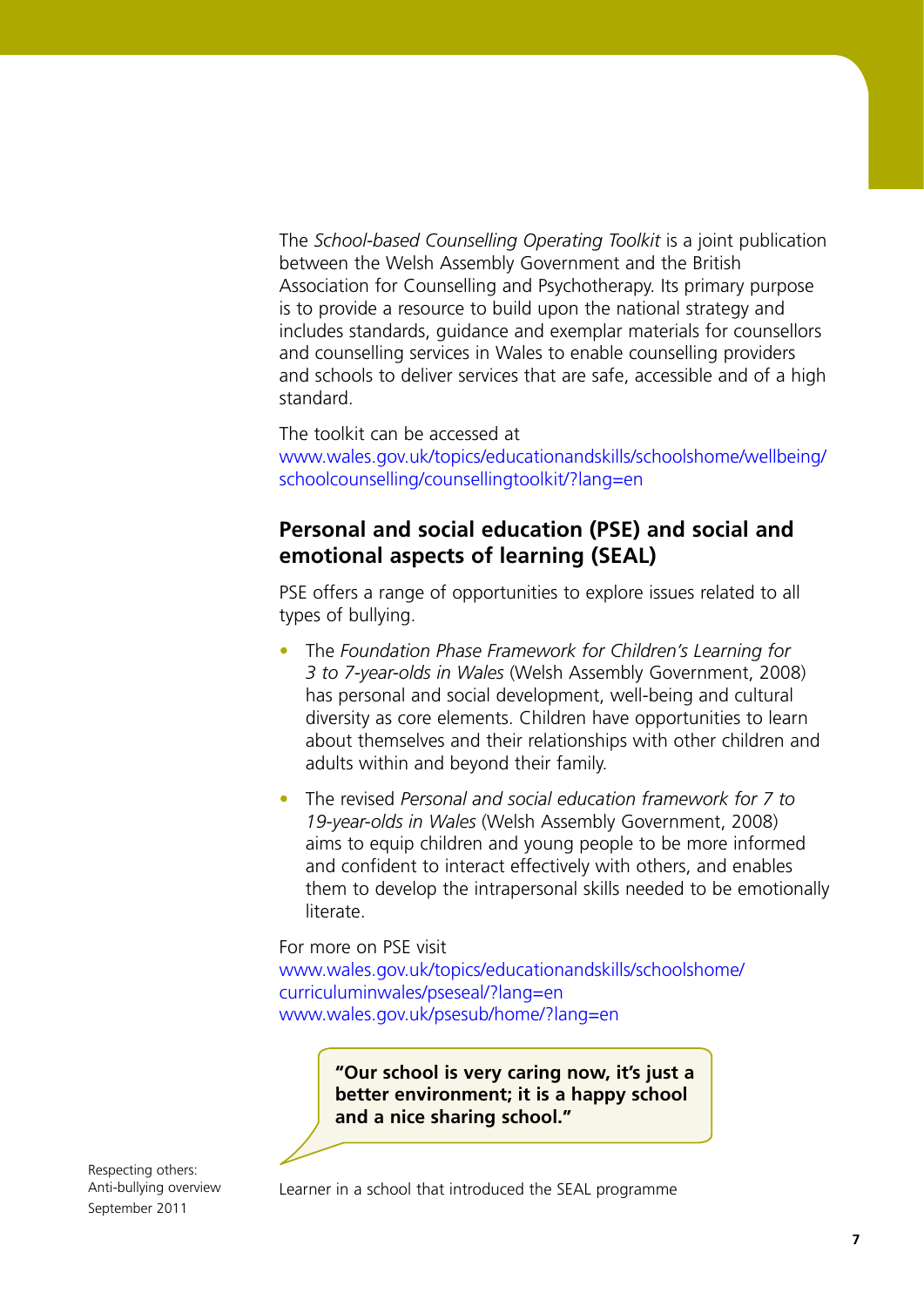SEAL is a comprehensive approach to promoting the social and emotional skills that underpin effective learning, positive behaviour, regular attendance, staff effectiveness and the emotional health and well-being of all who learn and work in schools.

When a school implements SEAL effectively across the whole school, it establishes strong foundations to its work to prevent bullying. At the core of SEAL are the social and emotional skills that are all-important because high levels of these skills create a social climate that does not tolerate bullying behaviour of any kind. Learners are encouraged to develop the skills associated with empathy which drives them to refrain from hurting others and to challenge those that do so. They are encouraged to build a learning community where they feel responsible for including their peers, and can develop and practice the skills associated with building positive relationships. They are supported to learn and practice the skills of assertiveness so they become more able to resist negative peer pressure, and are taught strategies to help them resolve conflicts before relationships are damaged or ill feeling escalates into bullying.

For more information on SEAL visit [www.wales.gov.uk/topics/educationandskills/schoolshome/](www.wales.gov.uk/topics/educationandskills/schoolshome/curriculuminwales/pseseal/?lang=en) curriculuminwales/pseseal/?lang=en

A number of other whole-school approaches have been shown by rigorous evaluations to promote the development of personal and social skills at primary level. These include the Incredible Years Dinosaur Social and Emotional Skills Curriculum for Children and Teacher Classroom Management programmes, and Promoting Alternative Thinking Strategies (PATHS). For both primary and secondary there is the Olweus Bullying Prevention Programme and the KiVa Anti-bullying Programme.

For more information on these visit www.incredibleyears.com www.olweus.org www.kivakoulu.fi/frontpage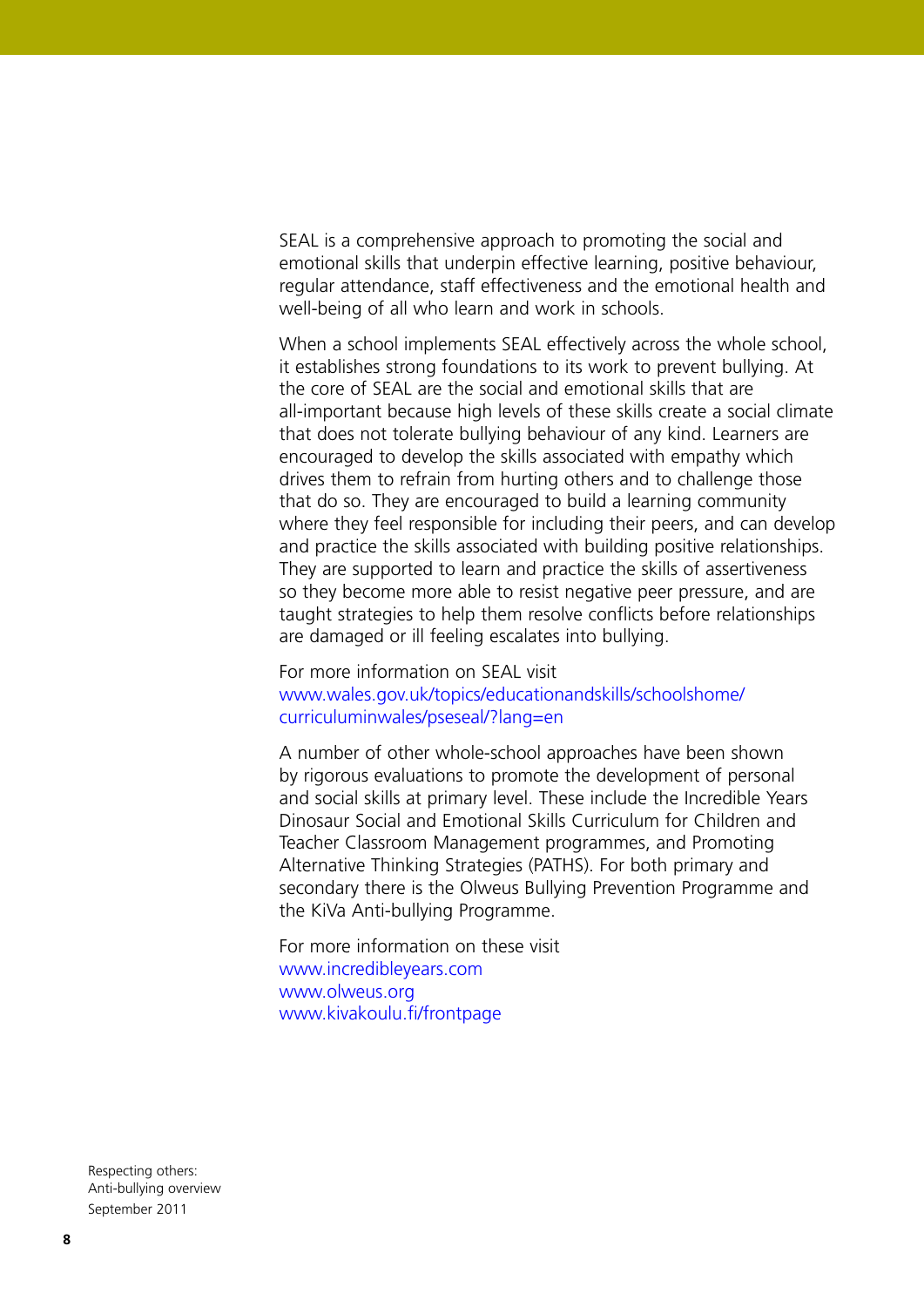Specific types of bullying

Using *Respecting others* and building on good practice, schools know how to prevent and respond to bullying in general, and will have a range of strategies in place. There are specific types of bullying relating to identities that should be part of these existing strategies.

Schools may benefit from some additional support when devising preventative and responsive measures to different types of identity-based bullying. To this end, the Welsh Government has produced a set of type-specific anti-bullying guidance for schools.

The set includes:

- bullying around race, religion and culture
- bullying involving learners with special educational needs and disabilities
- homophobic bullying
- sexist, sexual and transphobic bullying.

Advances in communication technologies, and access to them by children and young people, has required schools to be vigilant and innovative in finding solutions to their misuse. The set of type-specific guidance therefore also includes guidance on cyberbullying.

These guidance materials can be accessed on the Welsh Government's website at www.wales.gov.uk/respectingothers

Each piece of specific guidance sets out to provide the definition of the type of bullying and highlights some of the key measures and issues that schools will wish to consider in preventing and responding to it. The following sections are included in each separate piece of guidance.

- Section 1 looks at **understanding** the type of bullying and its key characteristics, as well as, in some cases, the level of this type of bullying in Wales.
- Section 2 looks at **the law** and outlines the current legal framework.
- Section 3 looks at **preventing** the type of bullying, and considers the importance of a whole-school and inclusive approach and using opportunities within the curriculum.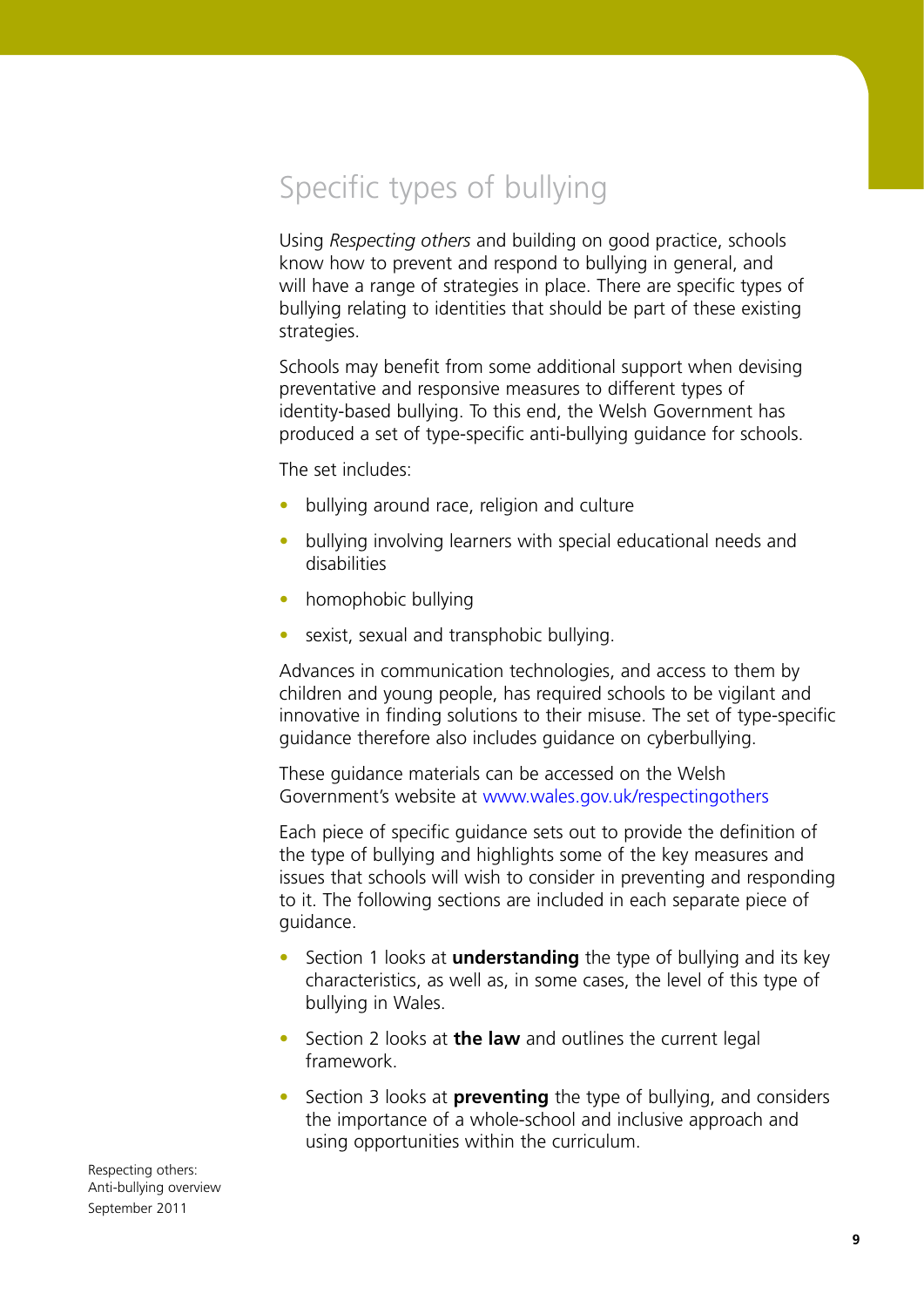- Section 4 looks at **responding** to bullying, and provides advice on how to monitor and record incidents, and how to distinguish bullying from other negative behaviour.
- Section 5 looks at **resources** and further reading, including useful websites. It includes a series of frequently asked questions (FAQs).

The specific, unique elements of each part of this set of guidance can be considered as follows.

### **Bullying around race, religion and culture**

- The Equality Act 2010.
- The importance of teaching about controversial issues such as cultural and religious diversity, ethnicity, prejudice, race and racism.
- The importance of monitoring and recording incidents of bullying around race, religion and culture, and considering the similarities and differences between racist behaviour and other forms of unacceptable behaviour.

### **Bullying around special educational needs and disabilities**

- The Equality Act 2010.
- Issues in managing the implications of multi-site settings. For instance, for learners who use a mix of special and mainstream provision, bullying can be a particular concern as they are repeatedly moving in and out of different environments.

### **Homophobic bullying**

- The Equality Act 2010 and Section 28 of the Local Government Act 1988 (repealed in 2003).
- Considering and understanding different models of family and developing learner support systems.

### **Sexist, sexual and transphobic bullying**

- The Equality Act 2010.
- Characteristics of sexist, sexual and transphobic bullying behaviour.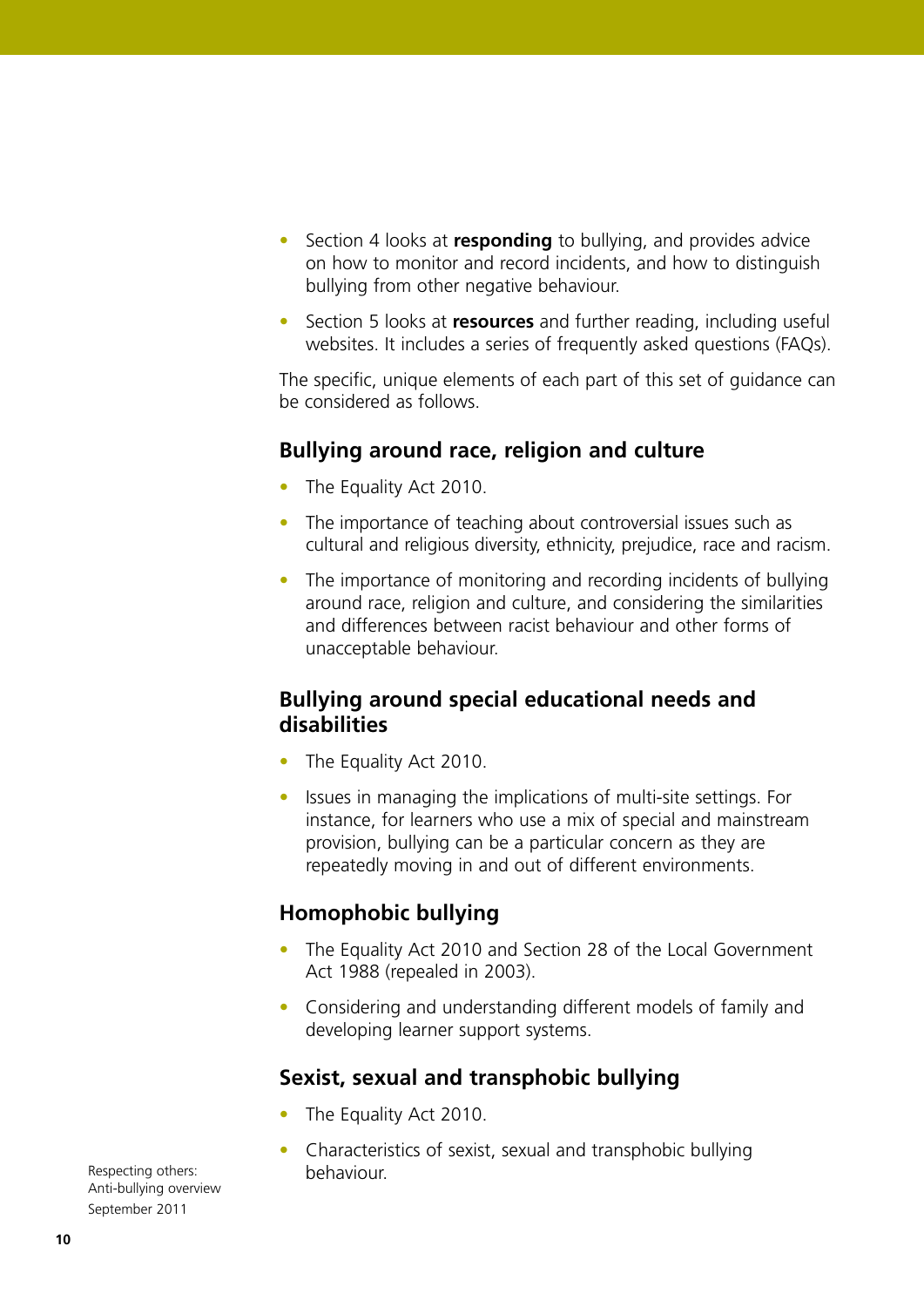### **Cyberbullying**

- Considering how cyberbullying is different to other forms of bullying in that, for example, the audience for the bullying can be very large and reached rapidly.
- The need to understand its ever-changing nature as technology and culture develops.
- The importance of updating existing policies and practices, making reporting cyberbullying easier, promoting the positive use of technology, and evaluating the impact of prevention activities.
- Promoting the positive use of technology.